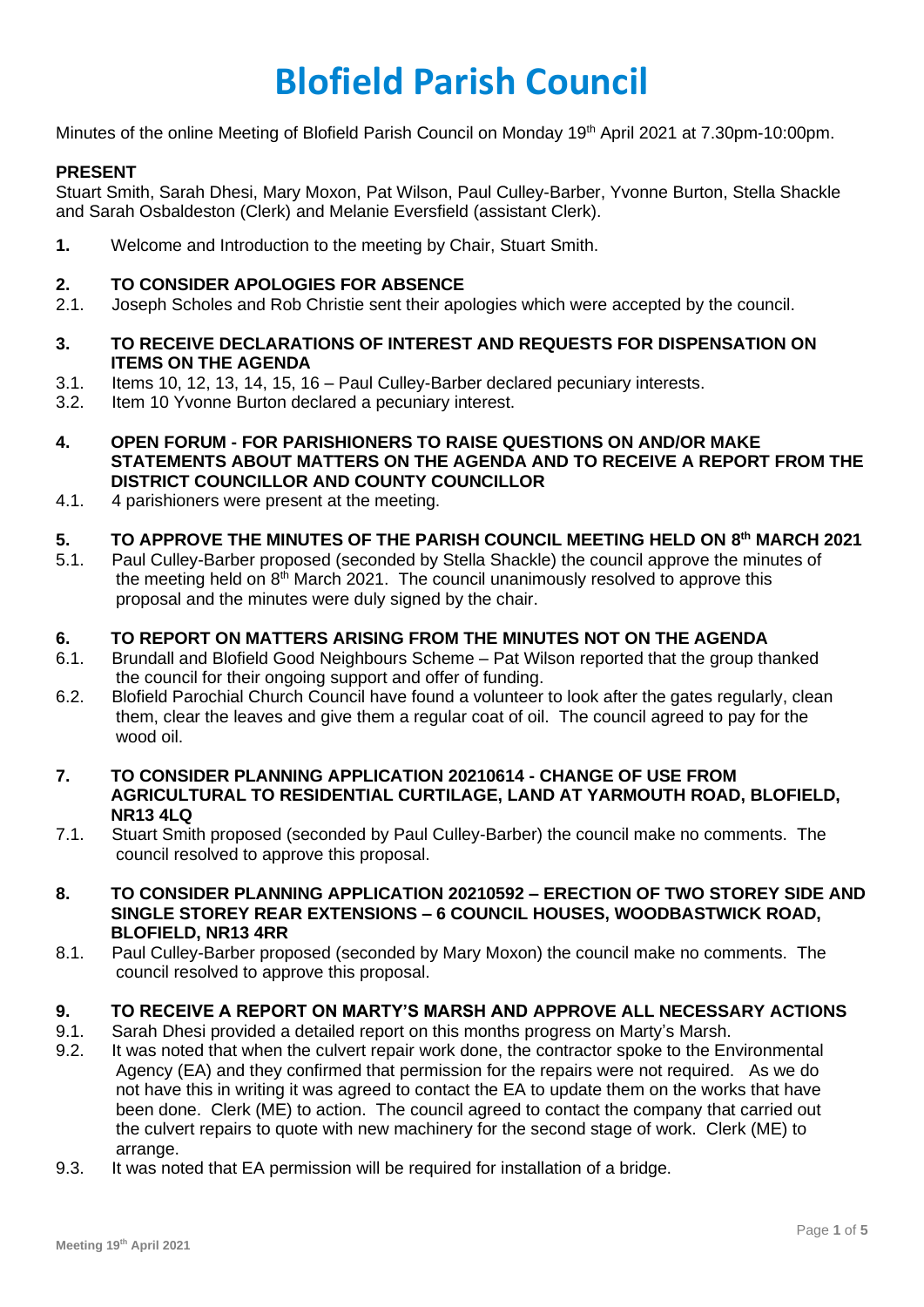- 9.4. Volunteers have put in a lot of developing a plan for a bridge to join Marty's Marsh and Cremers Meadow. No further progress can be made until it is agreed how this will be funded and maintained in the future.
- 9.5. Clerk (ME) to arrange a site visit to discuss the bench and bridge location. The bench and lecterns should be delivered shortly.
- 9.6. The council agreed to contact Garden Guardian to discuss areas to be cut at Marty's Marsh before the first cut takes place.
- 9.7. It was agreed to obtain a further tree quotation and then the council can reconsider tree survey options.
- **10. TO RECEIVE A REPORT ON BLOFIELD ALLOTMENTS, AN UPDATE ON THE ALLOTMENTS ASSOCIATION / COUNCIL MEETING AND APPROVE ALL NECESSARY ACTIONS**
- 10.1. A meeting between council representatives and the allotment site landowners is scheduled for the  $4<sup>th</sup>$  May 2021.
- 10.2. Sarah Dhesi provided a detailed report (see Appendix P).
- 10.3. Stuart Smith proposed (seconded by Sarah Dhesi) the council order 2 tonnes of hoggin at a cost of £86.14 to improve the entrance/ car park area. The council resolved to approve this proposal. Clerk (ME) to action.
- 10.4. The council agreed to contact Highways England regarding trial digs and understand more about permissions. Clerk (ME) to action.

## **11. TO RECEIVE AN UPDATE REPORT ON HIGHWAYS ENGLAND A47 ROAD PLANS AND DESIGNATED FUNDS**

- 11.1. Stuart Smith provided an update from the recent meeting with Highways England.
- 11.2. Highways England suggested the council meet with the new designated funds resource officer to discuss our application in more detail.

## **12. TO RECEIVE AN UPDATE ON THE SWIMMING POOL RESEARCH AND INVESTIGATION**

- 12.1. No further contractors have responded despite plenty of chasing.
- 12.2. Sports England have agreed to do a water deprivation report for Blofield to understand swimming pool demand in our local area.

#### **13. TO RECEIVE AN UPDATE REPORT ON GENERAL PROJECTS AND APPROVE ANY NECESSARY ACTIONS**

13.1. Melanie Eversfield provided a project report update to the council.

## **14. TO RECEIVE AN UPDATE ON THE NEW SCHOOL / WYNGATES LAND AND AGREE ANY NECESSARY ACTIONS**

- 14.1. The transfer of the land has not taken place. Further progress with the school plans cannot take place until the transfer of land has taken place.
- 14.2. Broadland District Council has reported that the reprofiling of the land that has taken place has identified the substrata is clay. Water accumulates on this clay and takes time to drain away. NCC recognise that should the land be used for a new school they will have some works to do to install drainage into the site to ensure flooding does not impact anywhere else.
- 14.3. The council agreed to contact Garden Guardian to obtain quotations for maintenance of both the large area of land and the two smaller pieces of land within the new Wyngates development. Clerk (SO) to action.

## **15. TO REVIEW QUOTATIONS AND APPOINT A SOLICITOR TO REVIEW WYNGATES SECTION 106 AGREEMENT AND MEMORANDUM OF UNDERSTANDING**

15.1. The clerk (SO) presented the council with detail from a number of solicitors. Following a detailed discussion, Stuart Smith proposed (seconded by Sarah Dhesi) the council appoint Wellers-Hedley at a cost of £850 as our solicitors to act on behalf of us with regards the part land transfer for the Wyngates site and Memorandum of Understanding. In addition, Stuart proposed the council contact our solicitor and understand if a contract rather than Memorandum of Understanding would be more advisable as a contract is legally binding. The council resolved to approve this proposal. Clerk (SO) to action.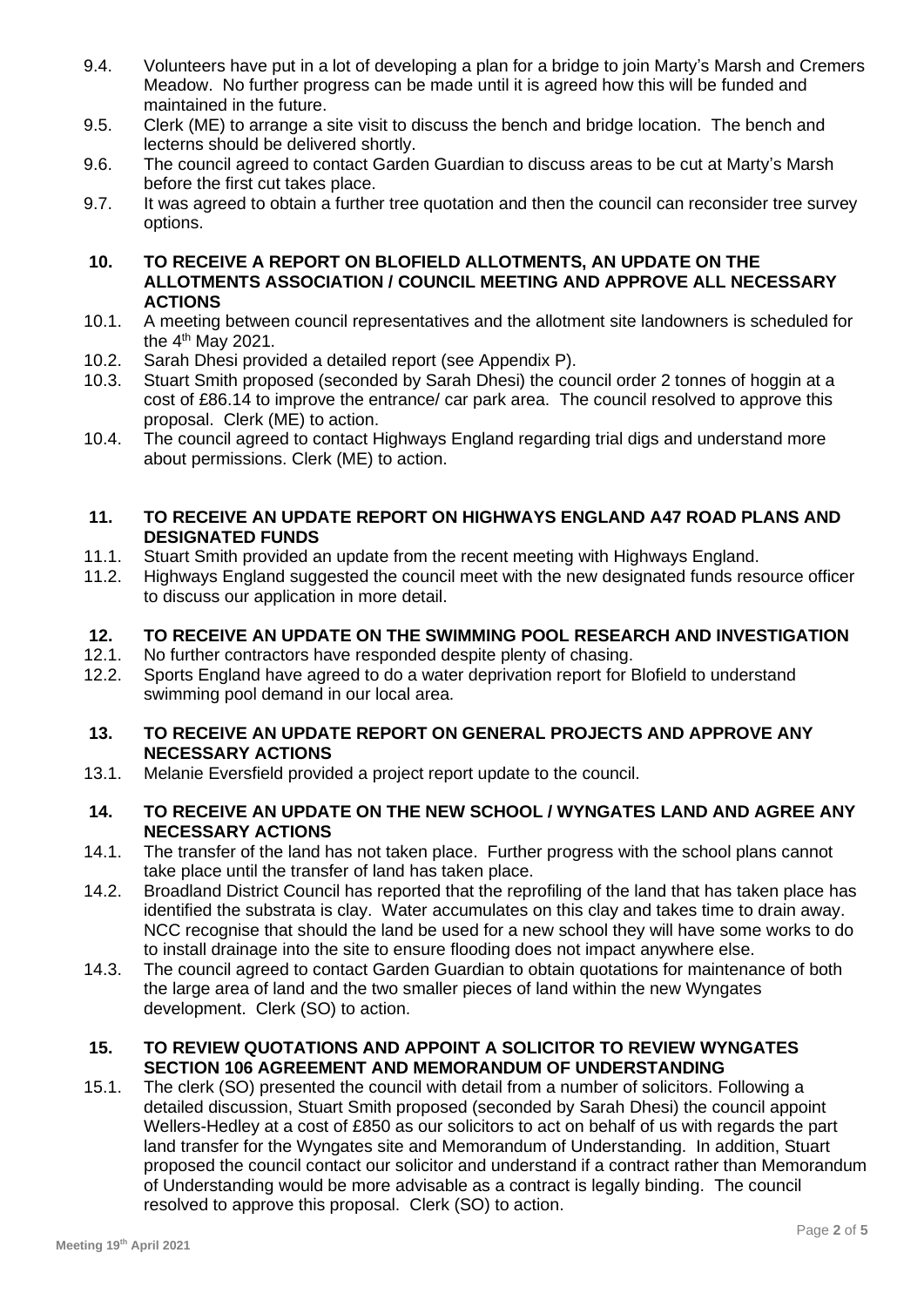# **16. TO RECEIVE AN UPDATE ON THE COMMUNITY PROJECT**

- 16.1. Stuart Smith updated the council on the recent Community Projects meeting. As detailed in agenda item 12 the council await the outcome of this investigation.
- 16.2. The working group reviewed the community feedback and facilities within the parish. After much discussion and review of options the group proposed that the council consider the option of a small village hall adjoining the year 6 classroom (on the 'old school site') leaving funds to also provide a new multi-age playground onsite too. Stuart Smith made this proposal (seconded by Sarah Dhesi) and the council resolved to approve the proposal. Working group to continue investigating this option.

# **17. TO APPROVE INVOICES FOR PAYMENT**

- 17.1. The council noted the final two payments (previously authorised) for the 2020/21 accounts, #200 #201 totalling £310.00. (see Appendix B).
- 17.2. The council noted the final receipts received in 2020/21 accounts, #64 #68 totalling £6,413.11, including a VAT refund of £6,369.48. (see Appendix C).
- 17.3. The council noted an end of year balance at 31 March 2021 of £654,903.49. (see Appendix D).
- 17.4. Stuart Smith proposed (seconded by Sarah Dhesi) the council approve all payments of vouchers #1 #34 totalling £8,157.11 (see Appendix A). The council unanimously resolve to approve this proposal. Clerk (SO) to action payments.

## **18. TO RECEIVE THE INTERNAL MONTHLY REVIEW**

- 18.1. Sarah Dhesi carried out the internal monthly review and provided a detailed report. No concerns were raised.
- 18.2. It was noted that for 2021/22 it should be possible to reclaim the VAT on expenditure with Zoom.

#### **19. TO NOTE SUCCESSFUL FUNDING FROM THE NCC PARISH PARTNERSHIP SCHEME AND AGREE ANY NECESSARY ACTIONS**

- 19.1. The council have been successful in their parish partnership bids. They have obtained a 50% grant towards 20mph WIG WAGS in Blofield Heath. Cost to the council of £5290.50. In addition, the council have obtained 50% funding towards improvements to public right of way FP12 (running South off Church Road). Cost to the council £2,500.
- 19.2. Stuart Smith proposed (seconded by Yvonne Burton) the council go ahead with the two projects and go back to NCC requesting a timeline for the new projects and in addition, understand the timescale for completing the outstanding works on the village signs that the council have paid for. Clerk (ME) to action.

## **20. TO CONSIDER URGENT TREE WORKS AT TOWN PIT POND**

20.1. The council discussed two trees that have fallen from adjoining land into the Town Pit Pond. Stuart Smith proposed (seconded by Paul Culley-Barber) the council write to the landowner requesting he deals with the fallen trees. Clerk (ME) to action.

## **21. TO CONSIDER A QUOTATION FOR PAINTING THE TWO BRICK BUS SHELTERS**

21.1. The council discussed a quotation. Stuart Smith proposed (seconded by Sarah Dhesi) the council approve £200 to get the inside of both brick bus shelters in the parish painted in light cream textured paint. The council resolved to approve this proposal. Clerk (SO) to email the handyman.

## **22. TO APPROVE A DONATION OF £150 TO THE TREE WARDENS NETWORK**

22.1. Stuart Smith proposed (seconded by Sarah Dhesi) the donation of £150 to the tree wardens network. The council unanimously resolved to approve this proposal. Clerk (SO) to action.

## **23. TO CONSIDER DONATION TO BROWNIES GUIDES**

23.1. Following a brief discussion, Stuart Smith proposed (seconded by Sarah Dhesi) the council make a donation of £200 towards something of longevity for the group. The council unanimously resolved to approve this proposal. Clerk (ME) to make contact and arrange.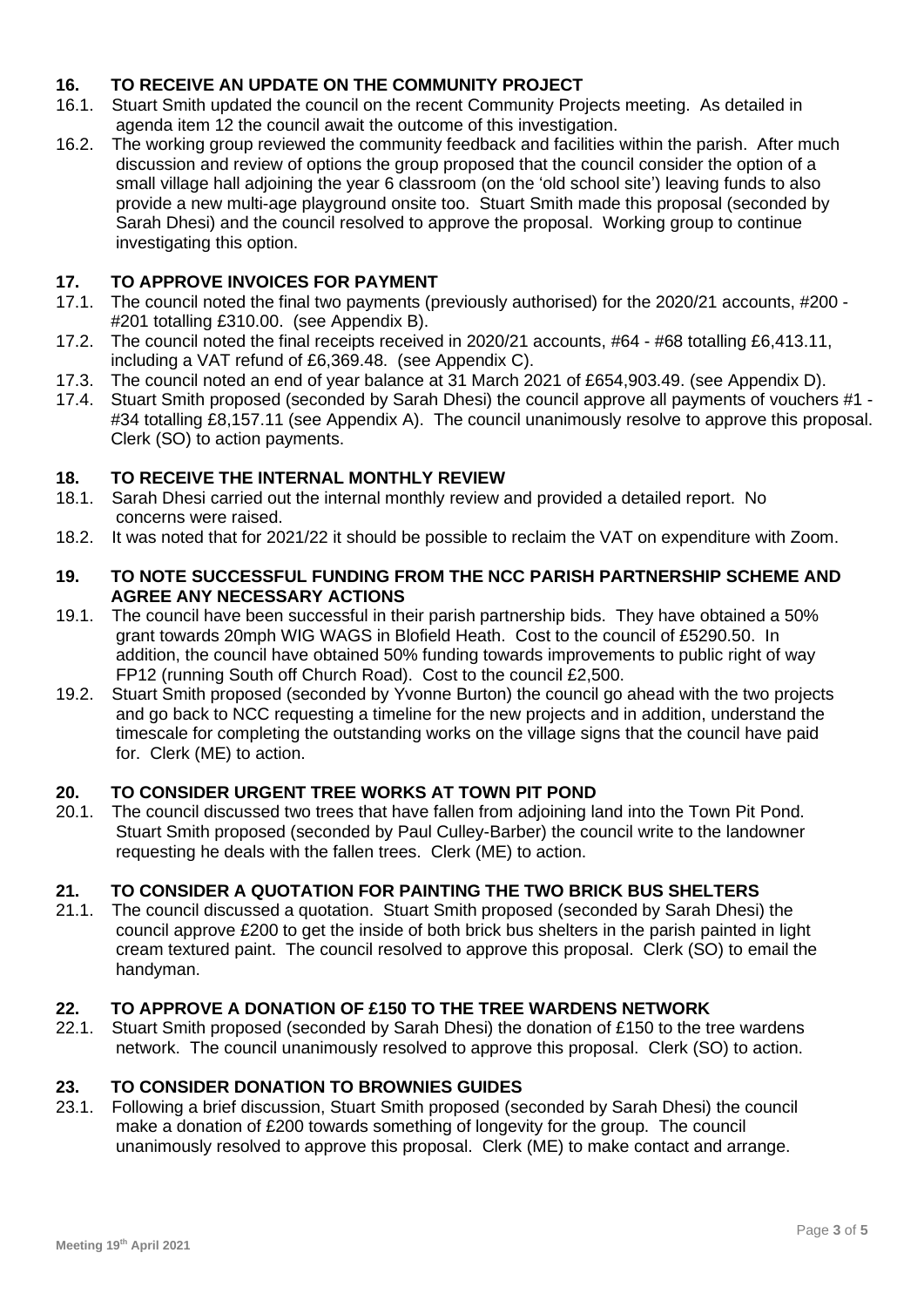# **24. TO REVIEW THE LOCATION OF MEETINGS AFTER THE 7TH MAY 2021**

- 24.1. No council meetings can be held online after the 7<sup>th</sup> May 2021. Following a detailed discussion, Stuart Smith proposed (seconded by Paul Culley-Barber) the council decided to move the annual meeting and the monthly council meeting scheduled for  $17<sup>th</sup>$  May to Tuesday  $4<sup>th</sup>$  May 2021 at 7pm in order that the meeting could be held online. The council unanimously resolved to approve this proposal. Clerk (SO) to action.
- 24.2. The council discussed the cancellation of the Annual Meeting of the Parish (currently scheduled for the  $21^{st}$  May). To be discussed further at the meeting on the  $4^{th}$  May 2021.
- 24.3. The first face to face meeting of the council will be the planning meeting on the  $1<sup>st</sup>$  June at 7:30pm at Blofield Courthouse.

*The council unanimously resolved to extend the meeting beyond 10pm in order to complete the agenda (standing order item 3w).*

## **25. TO NOTE THE COUNCIL RESPONSIBILITIES OUTLINED IN THE HEATHLANDS GOVERNANCE DOCUMENT AND AGREE ANY NECESSARY ACTIONS**

- 25.1. The clerk (SO) provided an update to the council following the detail guidance received from Community Action Norfolk (CAN). The key points of note for the council are:
	- The council request Heathlands removes them as a trustee off the Charities commission website.
	- The council is only a custodian trustee of Heathlands.
	- In addition, the council can appoint a councillor or clerk as a trustee representative, this individual would then be a trustee of Heathlands Community Centre.
	- The management committee meetings should only have trustees in attendance, not our representatives or other representatives from other groups that are not trustees.
- 25.2. Stuart Smith proposed (seconded by Yvonne Burton) that:
	- The clerk (SO) calls Heathlands regarding their query on the representative member from the parish council.
	- Councillors consider if any councillor wishes to the be Heathlands trustee at the annual meeting next month.
	- The council request Heathlands removes them as a trustee off the Charities commission website.
	- The council recommends Heathlands become a CAN member for £50 and forward them the detail received from CAN for their reference and understanding.
- 25.3. The council unanimously resolved to approve these proposals in item 25.2. Clerk (SO) to action. In addition, Sarah Dhesi will share the CAN information with the Margaret Harker Hall for their information too.

## **26. TO RECEIVE AN UPDATE FROM THE LOCAL AUTHORITY CLUSTER MEETING**

26.1. Stuart Smith provided an update from the recent Local Authority Cluster Meeting.

# **27. TO RECEIVE THE CLERK'S REPORT & CORRESPONDENCE**

- 27.1. A resident has raised concerns of speeding within the parish.
- 27.2. The epicormic growths on the limes in Blofield Churchyard have been cut satisfactorily for this year. The three to the east end should be prioritised next year.
- 27.3. Stuart Smith will gather together ideas for a new newsletter over the next couple of weeks.
- 27.4. Blofield Courthouse have received £8,000 to help re-open the courthouse according to COVID regulations.
- 27.5. A thank you has been received from East Anglian air ambulance for the council donation of £200.
- 27.6. A thank you received from Norfolk Citizens Advice for the £100 donation.
- 27.7. The Annual waste transfer report has been completed on behalf of the council for MH Whites Ltd.
- 27.8. Broadland and south Norfolk Town and parish are holding a forum to provide updates on key issues on Thursday 22nd April.
- 27.9. Focal Point have advised the council that due to a lack of submissions for the publication it will not be possible to publish a printed edition for May 2021.